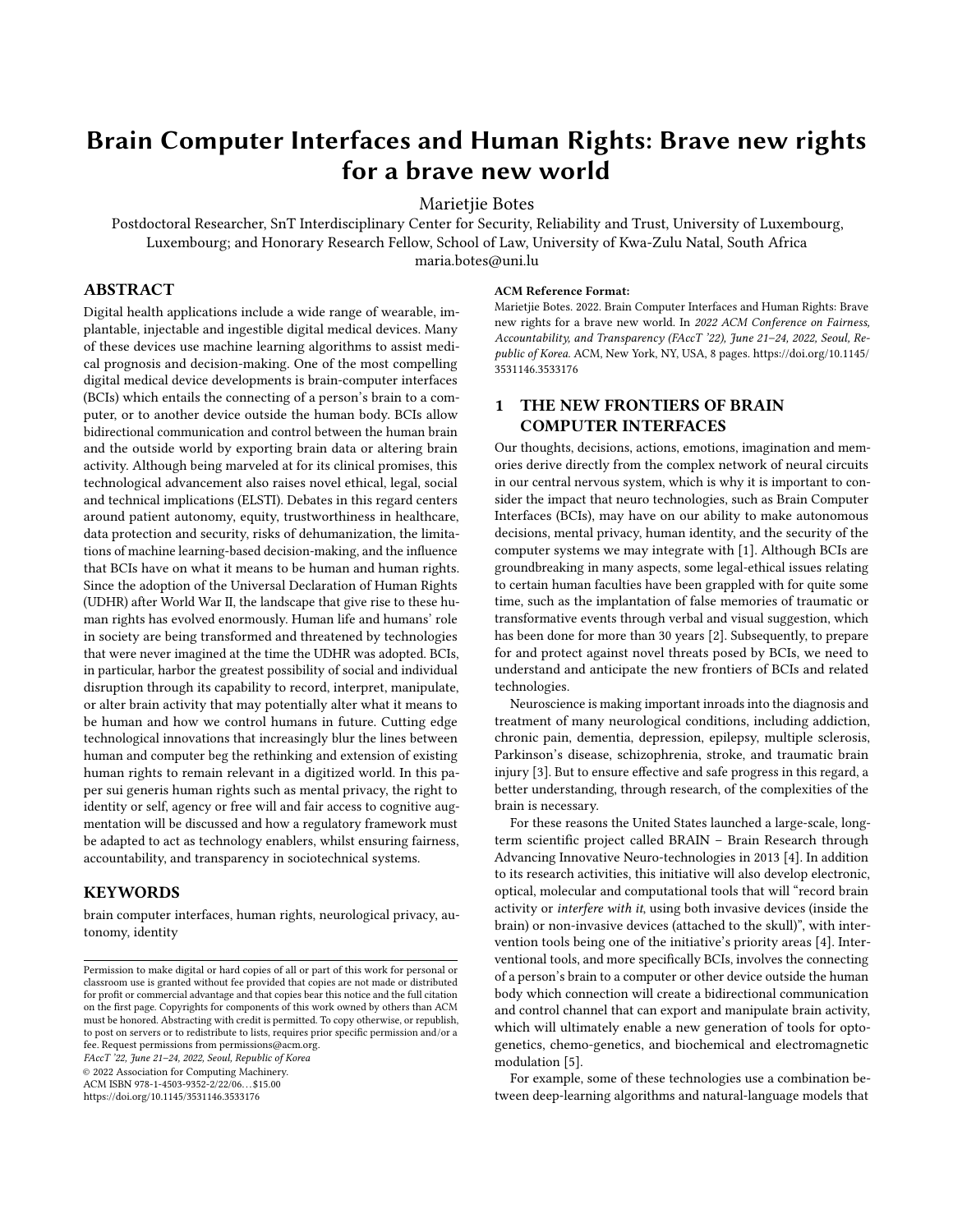yield next-word probabilities to create computational models that can detect and classify words from patterns in a person's recorded cortical activity which is a valuable technology to restore the ability to communicate in paralyzed persons who cannot speak, which should improve the person's autonomy and quality of life [\[6\]](#page-6-5). Other technologies explore the information captured in functional magnetic resonance imaging (fMRI) records of the brain via a method called 'brain decoding' which was developed to use the patterns exhibited by the coloured blobs on the fMRI scans, that lit up as a result of receiving oxygenated blood, to measure activity of the brain, which patterns were then associated with certain pictures or concepts with the help of computer algorithms that served as 'pattern classifiers' [\[7\]](#page-6-6). Once this program identified and classified enough patterns it will even be able to deduce what the person is looking at or thinking about, or produce a primitive-looking movie about what the person was viewing based on his or her brain activity [\[8\]](#page-6-7). These technologies show that the brain is essentially a computer that evolved and developed over time based on the input from our sensory and lived experiences. Although BCIs and similar devices can speed up this evolutionary process and revolutionize the medical, communication and other industries, they also harbor the potential to destroy our neurological privacy, identity of self and expose us to malicious hackers. Brain activity generates not only conscious thoughts, but also subconscious ones, and the recording of brain activity will sooner or later also allow access to our subconscious.

Many BCI researchers envision a future where people are seamlessly connected to each other and the world that surrounds them, where information and context can be retrieved through mere eye contact, or by typing directly from our brains [\[9\]](#page-6-8). Neuralink is one of several companies that are already actively working towards connecting human brains to the internet in an effort to amalgamate mind and machine [\[10\]](#page-6-9), whilst companies such as Kernel is developing neuro prosthetics with the aim to increase human intelligence [\[11\]](#page-6-10). A team of biomedical engineers at the University of Witwatersrand (Wits) in Johannesburg, South Africa, in a project called Brainternet, actually managed to stream human brain waves to the internet on an open-source website which will enable the future transfer of information both as inputs and outputs to the brain [\[12\]](#page-6-11). The novelty of this technology lays in its connectivity, interactivity, and usage of brain waves to execute tasks, as opposed to merely translating brain activity across the internet. Along similar lines researchers in California developed a simulator which can transmit information directly to your brain and teach you new skills, such as flying a plane, in a short amount of time [\[13\]](#page-6-12), whilst researchers at Duke University in Durham, North Carolina, showed that three monkeys, with electrode implants, could collectively move an avatar arm through the 'brain net' that these connected implants created [\[14\]](#page-6-13).

These technologies took a further leap forward when researchers transferred information directly between two brains via an approach they called "brain-to-brain" interfacing (BTBI) [\[15\]](#page-6-14), including with cross species neural interfacing in which information was transferred from human to rat brains by recording signals from a human scalp and transforming it into tail-movement-evoking stimulation delivered to the brain of an anesthetized rat, extending BTBI to another species [\[16\]](#page-6-15). Such developments suggest that in

future it may be possible to reverse the direction of interspecies BTBI, from non-human animals to humans, which may enhance our sensory systems, for example, by linking our olfactory systems to that of a dog which may assist search-and-rescue operations.

BCI and related technologies will be able to connect our brains to the Internet of Things (IoT) around us and empower humans in ways that we have never dreamt of before. These transformative technologies will over the long term change the way we communicate, view intelligence and the value of studying, how we guard our knowledge, how we adapt to a new sense of self-identity, experience and act with empathy, and how we reorganize societies. This may put us on a knife edge between utopia and utter destruction. Not only can these technologies be used to monitor and measure your emotions, but it may also be used for coercive purposes. In North America BCIs are already commercially marketed to monitor attention deficit through so-called neuro gaming that allows access to your performance, as well as direct access to information stored in your brain, including your identity number, social security number, and banking particulars [\[17\]](#page-6-16). Your neuro-data thus serves as another method of identifying you, much in the same way as your genes and finger prints do.

To truly exploit the positive life changing impact that these technologies may have, much more data and analysis is needed to safely and securely implement these technologies – including legal protection to safeguard the novel areas of human beings that are now being disclosed such as out inner thoughts, emotions, and preferences – our neurological existence.

## 2 SAME HUMAN RIGHTS, CHANGING CONSTITUTIONS

Beitz propose a broad practical conception of human rights and describe them as "requirements whose object is to protect urgent individual interests against predictable dangers ('standard threats') to which they are vulnerable under typical circumstances of life in a modern world order composed of states" [\[18\]](#page-6-17). This definition contains important elements when considering whether to create new human rights in the context of neurological technologies and to prevent so-called 'rights inflation' which refers to the tendency to label everything that is morally desirable as a 'human right' [\[19\]](#page-6-18).

The Geneva Protocol, a treaty banning the use of chemical and biological weapons was developed after the First World War in 1925 [\[20\]](#page-6-19), and after the Second World War, the UN Atomic Energy Commission was established, which is now called the International Atomic Energy Agency, to promote the safe, secure and peaceful use of nuclear technologies [\[21\]](#page-6-20). World War II also gave rise to the first human rights as codified in the Universal Declaration of Human Rights (UDHR) [\[22\]](#page-6-21). However, since the early 1900s human life, and more specifically humans' role in society has been dramatically transformed by emerging technologies that were unimaginable at the time when the UDHR was written. In view of the above discussed emerging technologies and their possible consequences to humans and society, it is clear that these technologies will increasingly blur the boundaries between human and computer, which necessitates the rethinking of existing human rights, and their enforcement, to ensure that human rights in general remain relevant and applicable in a digitized world. Yuste et al. believe that these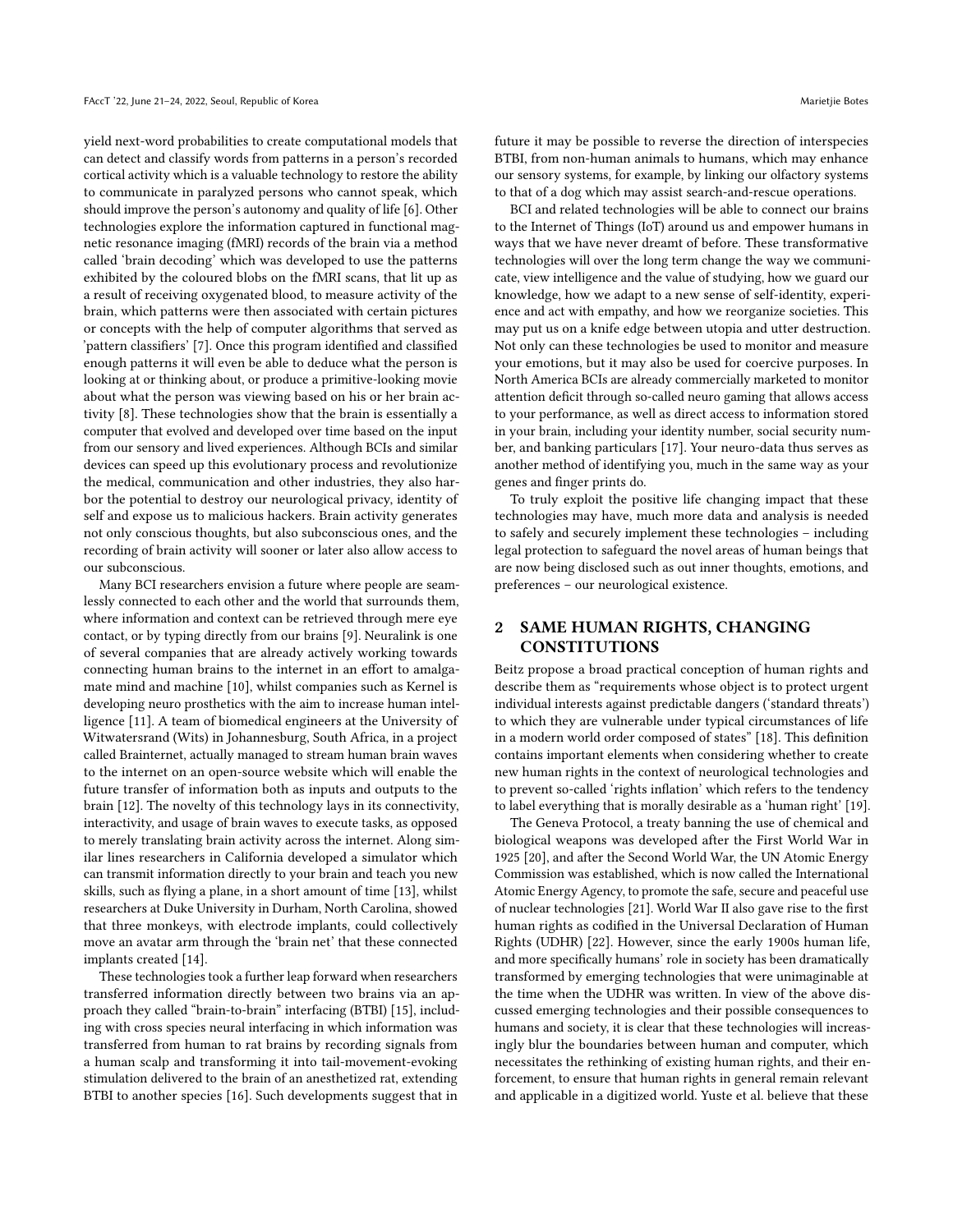existing international regulatory instruments, including the 1979 Belmont Report [\[23\]](#page-6-22) which was created to protect human subjects from biomedical and behavioural research, and the Asilomar artificial intelligence (AI) statement [\[24\]](#page-6-23) of cautionary principles, are insufficient to protect humans against neuro-technologies [\[25\]](#page-6-24). The Asilomar principles, created in 2017, outline AI developmental issues, ethics and guidelines for the development of beneficial AI and how to make beneficial AI development easier, but does not contain any specific principles regarding the protection of unique human rights that came under the spotlight through the implementation of neuro-technologies. These principles merely reiterate already existing legal and ethical rights, including the responsibility to take moral implications into account when designing and building advanced AI systems (principle 9); aligning highly autonomous AI systems with human values (principle 10); designing AI systems to be "compatible with ideals of human dignity, rights, freedoms, and cultural diversity" (principle 11); personal privacy and the right to access, manage and control the data they generated or given to AI (principle 12); preventing the unreasonable curtailment of people's real or perceived liberty (principle 13); providing the freedom of choice in delegating decisions to AI systems to accomplish human-chosen objectives (principle 14); that advanced AI systems should "respect and improve, rather than subvert, the social and civic processes on which the health of society depends" (principle 17); and that risks posed by AI systems, especially catastrophic or existential risks, must be subject to planning and mitigation efforts commensurate with their expected impact (principle 21) [\[24\]](#page-6-23).

Although neurosciences share many of the ethical issues raised across scientific fields, certain finer nuances relating to privacy, such as the privacy of our thoughts, threats to our autonomy and self-determination, or how we identify ourselves and fit into society are definitely unique considerations probed by emerging neurotechnologies [\[26\]](#page-6-25).

The internet, with which BCIs will increasingly be connected in future, is run by a transnational private regime of big-tech companies which makes the governance of the internet, which is currently based on modern constitutionalism guided by the sovereign authority of nation-states, increasingly difficult [\[79\]](#page-7-1). This gives way to the situation where the internet ecosystem demands a greater level of fundamental rights protection, but lacks the necessary structural feasibility to effectively provide these rights. It is in this context that the concept of digital constitutionalism originated, and was defined by Gill et al. as "a constellation of initiatives that seek to articulate a set of political rights, governance norms, and limitations on the exercise of power on the Internet" [\[80\]](#page-7-2). On the internet, where private multinational companies are active and dominant role players, next to nation states, it is the state-centric nature of standard constitutionalism that demands a conceptual rethinking of constitutionalism in the context of this borderless and global digital ecosystem [\[81\]](#page-7-3). Various civil society groups and multinational technology corporations affirm their digital rights via a patchwork of legally binding and non-binding legal sources, including non-binding declarations, making use of democratic and institutionalised processes. Many of these documents have a political, as opposed to technical primary, and do not aim to protect an ideal-type architecture, but rather the fundamental rights of human beings against threats posed by "a historically determined assemblage of design, codes,

infrastructures and usages" [\[79\]](#page-7-1). In this regard the international regulatory order of the internet has moved from a state-centric normative architecture towards an increasingly individual dimension [\[82\]](#page-7-4). This digital constitutionalism aims to return political concerns and perspectives, informed by economic and technical realities, back into the governance of the internet, and to ground the political struggle over the internet explicitly in the fundamental rights of individuals [\[80\]](#page-7-2). In this legal discourse, sovereigntists aspire to subject the internet to state-centered instruments such as national laws and governmental policies, whilst digital constitutionalists aspire to a normative framework informed by international human rights law, as well as domestic democratic constitutions. The argument in favour of digital constitutionalism is that international laws will focus on human rights, as opposed to interstate relations, which may result in a single integrated 'individual-oriented' system [\[83\]](#page-7-5). This will ensure that international law acquires a new constitutional function by supplementing domestic laws in these global, and in this case digital, challenges.

In this context and in the absence of any specific regulations the precautionary principle, a generally accepted principle that was created in the Declaration on Environment and Development, adopted in Rio de Janeiro in 1992, which scope and application is considered to extend beyond the EU or environmental matters, and has been codified in numerous international instruments, can be applied as a principle to facilitate decision-making under scientific uncertainty [\[27\]](#page-6-26). In this regard Principle 15 of the Rio Declaration states that the "lack of full scientific certainty shall not be used as a reason for postponing cost-effective measures to prevent environmental degradation" [\[28\]](#page-6-27) from which we can deduce that when an activity, such as those proposed by BCIs, raises threats to human health (either physically or mentally), "precautionary measures should be taken, even if some cause-and-effect relationships are not fully established scientifically" [\[29\]](#page-6-28). Thus, to limit, regulate of prevent potentially dangerous technologies – even before scientific proof has been established – four components need to be considered: 1) the potential threat; 2) the uncertainty; 3) the fact that an action is required that will limit, regulate, or prevent the harm; and 4) the fact that precautionary steps are mandatory [\[30\]](#page-6-29). The possibility of harm in combination with scientific uncertainty serve as trigger for the taking of preventative actions, that should preserve respect, not only for the human body, but also the human mind. Applied as such the precautionary principle is a dynamic tool, the application of which can equally evolve with the evolution of neuro-technologies to continuously verify the acceptability of the conditions in which these technologies are being implemented.

In addition to using precautionary principles, the success of responsible neuroscience depends largely on continual dialogues between neuro-scientists, ethicists, philosophers, lawyers, and other stakeholders to shape the creation of regulatory frameworks that will sufficiently protect humans, whilst still allowing innovative scientific developments to thrive [\[31\]](#page-6-30). Spearheading such a movement is the NeuroRights Initiative formed by Columbia University under leadership of neuroscientist Rafael Yuste, in collaboration with the Neuro Rights Foundation in New York, US, whose aim it is to convince governments across the world to create so-called "neuro rights" to legally protect extended human rights in line with the UDHR [\[32,](#page-6-31) [33\]](#page-6-32). Where the Asimolar AI Principles were focused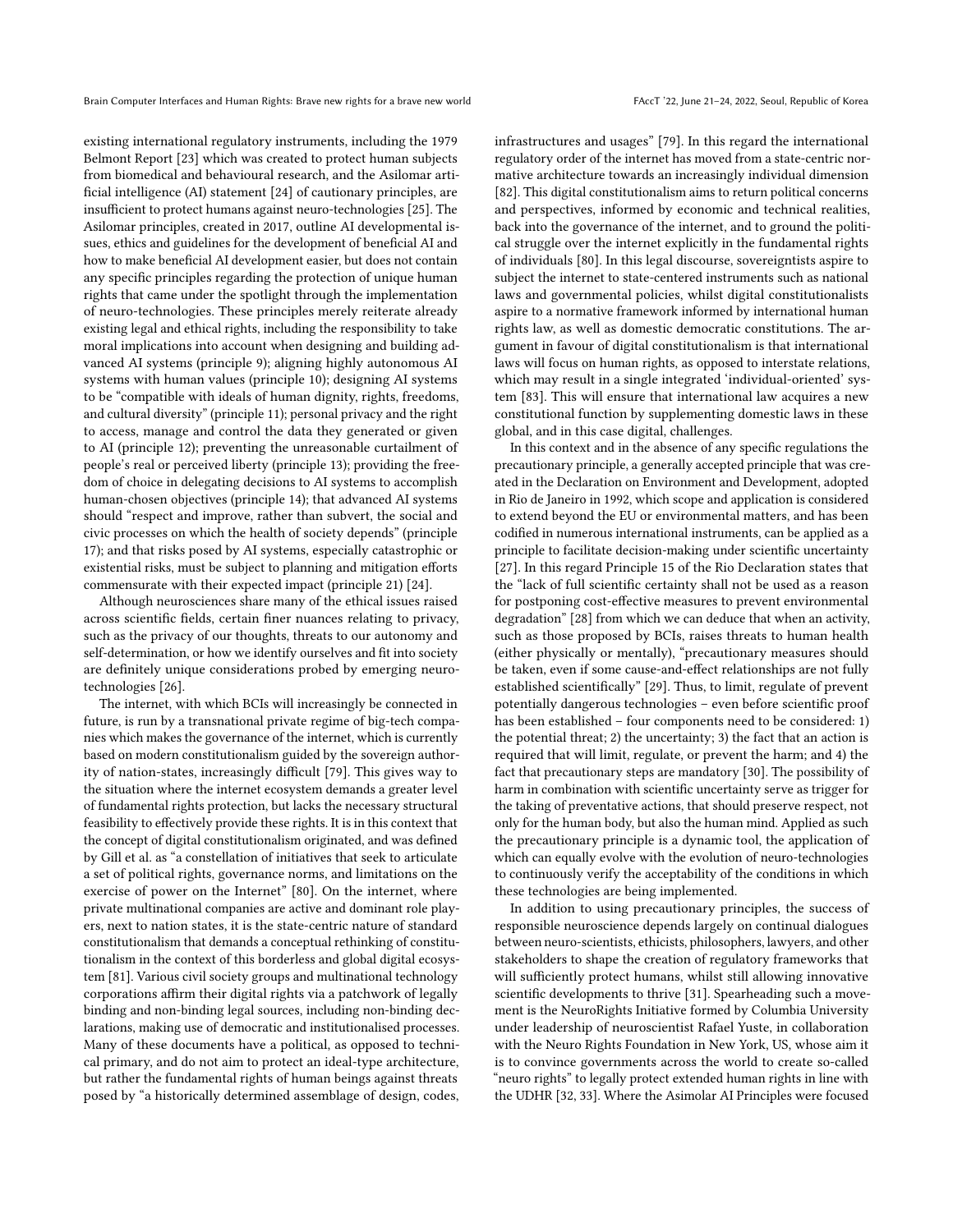on the responsible implementation of AI technologies, the BRAIN 2025 Report is focused on research and highlights four scientific goals in this context which entails the 1) establishment of a shared vision for the ethical conduct of human neuroscience research; 2) collection and dissemination of best practices in the conduct of ethical scientific research; 3) support of data-driven research to inform ethical issues arising from BRAIN Initiative research; and 4) the development of outreach activities to engage diverse stakeholders in discussions about social and ethical implications of neuroscience research [\[34\]](#page-6-33). Many, if not all of the ethical issues that arise in the context of research are already regulated by various international instruments such as the Declaration of Helsinki and the Belmont Report, and are often also embedded in national legislation. It is the ethical issues that arise when considering the long-term implementation and use of neuro-technologies that need discussion and regulation. The Neuro-ethics Guiding Principles proposed by Greely et al. is a first step to identify the ethical challenges that are unique to neuro-technologies, with the view of assisting scientists to navigate the difficult questions that will be prompted by research from the NIH BRAIN Initiative [\[31\]](#page-6-30). Although the Presidential Commission for the Study of Bioethcial Issues was mandated to, amongst other, proactively identify a set of core ethical standards, not only in respect of neuroscientific research, but also with regards to "ethical dilemmas that may be raised by the application of neuroscience research findings", volume 1 of their report primarily still focusses on ethics education and the integration of ethics throughout the research cycle, as opposed to the ethical issues that may arise when neurological technologies will be implemented [\[35\]](#page-6-34). In similar vein the European Brain Council (EBC), established in 2002 and constituted by all major scientific and clinical societies working in the field of brain science and brain disorders in Europe, guards the quality, scope and ethics related to neuroscientific research in Europe [\[36\]](#page-6-35). On the other hand, and although perhaps a bit cryptic, the 2019 OECD report on Responsible Innovation in Neurotechnology does contain a set of guiding principles for the protection of cognitive liberty and autonomy, guarding against social inequality and potential exacerbations of it through neurotechnology [\[37\]](#page-6-36).

Neuro data is intimate and sensitive data, even more so than biodata, and subsequently needs better protection than what is currently available, as discussed above. Advancements in neurotechnologies are entering human spaces that have, up to now, remained hidden, private and secret, which, for the first time requires humans to protect themselves against direct manipulation, erosion of autonomy, unintentional sharing of data, and mental coercion. Suddenly our secrets make us vulnerable, but without them there will be no perspective, subjectivity, creativity, interiority, or our inner life, which ultimately make us human and our lives so valuable. Below I shall discuss a few of the major aspects of our human lives that will be impacted most by neuro-technologies.

#### 2.1 Neurological privacy

Being connected to each other via various devices such as smartphones makes accessing and sharing of personal data easy, but also problematic from a data privacy point of view. Unauthorised access and sharing of data is further complicated and exacerbated by

neurotechnology, because the data that these technologies generate and manipulate consists of the neural activity of the individual. While you can control and filter what and how you communicate or engage with the outside world, your neural activity or neurological data may involuntarily reveal information which you would have chosen to filter in some way or keep secret from the world outside your head. Your ability to control access to your brain data and to safeguard the privacy of your thoughts may become increasingly difficult as neuro-technologies advance and evolve. Neurological privacy seems to be the final frontier to be crossed where after we may be deprived of any form of privacy. Neurological data can be used, in combination with existing personal data, to enrich already robust personal data profiles by externalizing information that was previously hidden and kept private by deliberate personal choice.

While considerable efforts have been made to protect genetic information, similar protections for neural data does not exist. This is ironic because where one has little control over the genes that you inherit, although epigenetic changes may occur, neural data is the direct result of your own, fully controlled thoughts, molded and enriched by your sensory inputs and lived experiences, which makes neural data so much more sensitive than genetic data.

A related privacy concern involves the transmission of extracted neural information from the human brain to a computer network, or another brain, which transmission is seemingly introduced into the receiving device, network or brain without the receiver being able to refuse or inhibit the impulse [\[38\]](#page-7-6). This may allow for the introduction of various kinds of information coercively and the use of such technologies coercively. Theoretically, if thoughts or behavior can directly be inserted into the brain of a person through a BCI, without his or her consent or co-operation, this may lead to the behavioural manipulation, exploitation, or abuse of vulnerable groups in this context, such as prisoners or soldiers, for example.

New insights into brain activity brought about by neuroimaging technologies such as computed tomography (CT), positron emission tomography (PET), electroencephalography (EEG), and functional magnetic resonance imaging (fMRI) raise further unique questions about privacy, especially with regard to a person's ability to decide whether, when, and how neural data may be accessed or used [\[39\]](#page-7-7). When neuroimaging technologies are deployed in the judicial system for purposes of crime prevention, lie detection, or to make inferences about criminal intent, it raises additional privacy concerns, especially in light of an accused's right to silence [\[40\]](#page-7-8). Several studies already focus on the use of neuroscience for law enforcement purposes and are investigating the use of fMRI to investigate questions about deception [\[41,](#page-7-9) [42\]](#page-7-10).

It is clear that the general and existing right to privacy must be extended and defined in greater detail to also include the right to neurological privacy to protect our thoughts and inner sanctum of being. This extension is also needed to protect people against themselves in circumstances where they may be enticed to trade their neural activity data for discounts, insurance, access to social media platforms, or to keep jobs. Factory workers in China are already forced to wear devices that monitor their mental states to improve worker efficiency [\[43\]](#page-7-11). Such brain transparency gives an entirely different meaning to the concept of data privacy, which will severely limit or even prevent people from criticizing political parties, employers, contemplating their sexual orientation or religious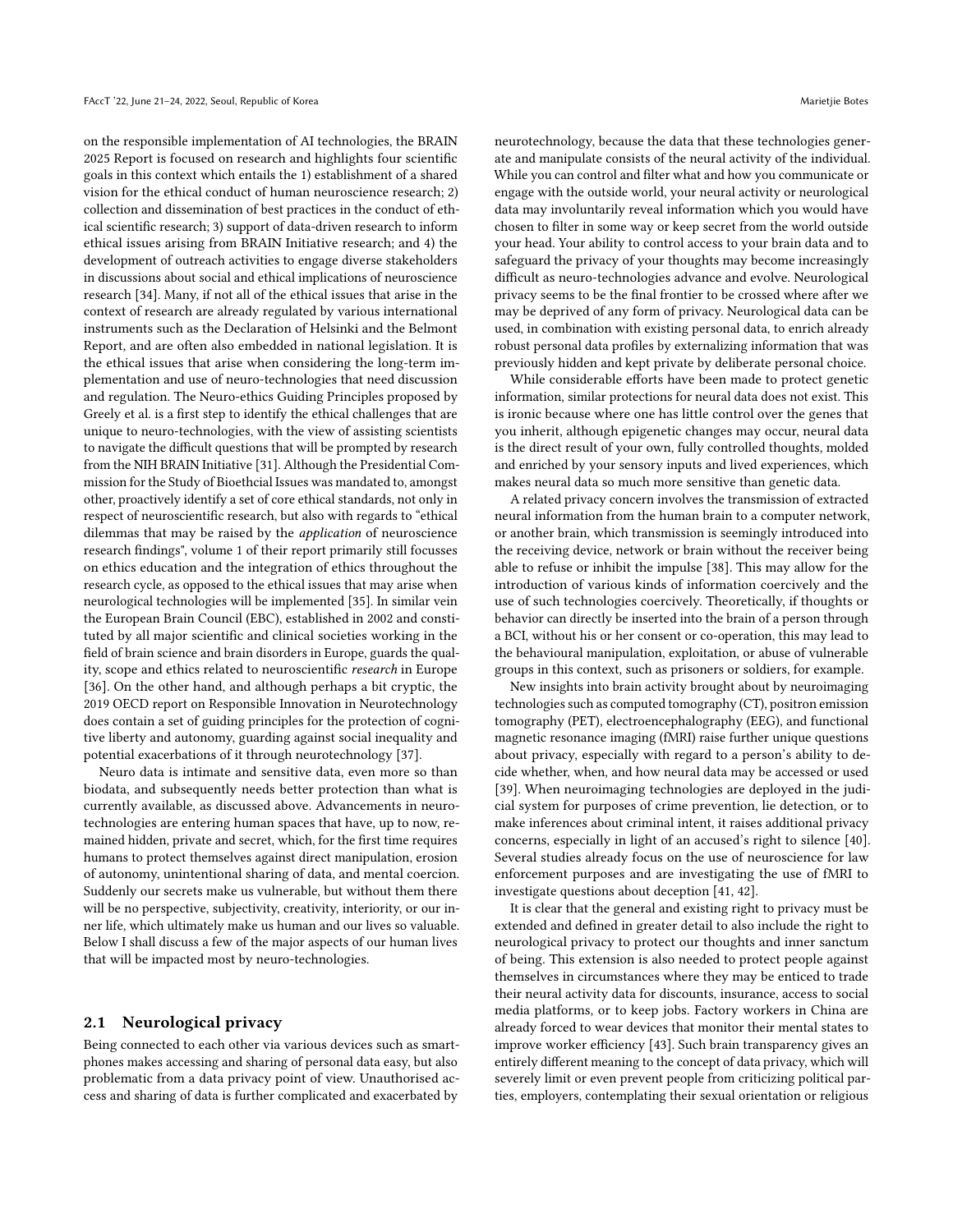preferences. Although freedom of speech currently enjoys legal protection, it is questionable whether freedom of speech can also be interpreted to extend to the protection of freedom of thought, considering that thoughts do not necessarily and always result in actions.

This extended right to neural privacy should also provide for the safe and secure technical storage and protection of any data extracted via neural recording techniques [\[44\]](#page-7-12).

#### 2.2 Autonomy

The ethical principle of autonomy, based on the Kantian claim that one should always respect human beings by treating them as persons instead of mere resources, manifests in practice by respecting people's rights and choices [\[45\]](#page-7-13). However, the sense of having autonomy, especially in view of neurotechnological interventions, may sometimes differ from the real existence and exercising of autonomy where the individual is actively making the decisions [\[46\]](#page-7-14). This disconnect between real autonomy and a sense of autonomy becomes increasingly complex when the shift from human to device decision making is implicit in the control exercised by "intelligent" BCI devices. For example, a person may be under the impression that he or she is choosing or causing a BCI to execute a certain action, such as a BCI-controlled robotic arm picking up an object, when in fact it is the "intelligent" BCI that operates independently from the human decision, based on the visual inputs and artificial intelligence it collected from the human that accurately predicts what the person wants.

Dementia or Alzheimer's disease may pose further interesting ethical issues related to autonomy and the use of BCI prior to the onset of symptoms associated with these conditions. Neurological changes caused by Dementia or Alzheimer's disease may profoundly change a person's wishes and preferences, especially when the condition progresses. Decisions that such a person may have taken prior to onset of the disease, or upon worsening of the condition may no longer be appealing to the same person once the symptoms have progressively become worse. This raises questions about how "intelligent" BCI devices will "interpret" changes in the visual and artificial intelligence it collects from such a person and to what extent the actions executed will reflect the changes in such a person's changed perceptions and behavior. Some philosophers and ethicists have argued that to respect a person's autonomy in these circumstances entails the respecting of the person's earlier autonomous preferences [\[47\]](#page-7-15), whilst others counter argued that priority must be given to the person's changed and current preferences, which might be significantly different from their earlier preferences [\[48\]](#page-7-16). In the absence of ethical consensus in this regard, the addition of BCI may only add another layer of complexity to the debate regarding ethical difficulties encountered when predementia autonomy and post-dementia autonomy are in conflict [\[49\]](#page-7-17).

BTBIs further necessitates us to rethink the whole concept of autonomy and its protection. BTBIs create a novel means of information transfer which bypasses the customary sensory means of a person's brain to consider information from another person, which

essentially prevents a person, fitted with a BTBI, from freely choosing and exercising a decision based on his or her own thoughts [\[50\]](#page-7-18).

#### 2.3 Identity

Deep brain stimulation techniques provide welcome relief from treatment resistant depression, but ambiguous feelings about changes to patients' recognition of their sense of self, specifically related to aspects of their personality such as impulsivity, conscientiousness, neuroticism, openness, or agreeableness have been reported [\[51\]](#page-7-19). Consequently, these patients struggle to differentiate between neural device achievements and their own, which may create insecurities in their belief of their own abilities to overcome certain neurological disorders, and may the implanted device even be perceived as a "third party" or intruder in the patient's head [\[52\]](#page-7-20), that competes, as opposed to enable control [\[53\]](#page-7-21).

Another aspect to consider around the concept of identity involves the extension of a person's body and world by the addition of a neural devices that can be used by that person to control external objects such as robotic arms, wheelchairs or a computer cursor merely by "thinking" it into action with the help of the "intelligent" BCI [\[54\]](#page-7-22). This relationship between people and their devices requires closer investigation. Reiner et al. even considered whether technologies that extend the mind must be considered as new actors on the neuroethical stage, taking the intertwinement of modern humans with their surroundings into account, as well as the fact that the human brain can no longer be seen as isolated from a person's constant interaction with his or her environment [\[55\]](#page-7-23). These considerations will provide much needed insight into the existential question of what makes us human beings and how the impact of technology upon modern human beings may affect perceptions of what it means to be human. From a purely neuro-essentialist view, which define being human based on a person's neurophysiology, the connectedness to a BCI or others via BTBIs may potentially lead to a sense of communal self [\[56\]](#page-7-24). In this context and anticipating that in the future the transfer of emotions or memories (true or false) may be possible, the subsequent possibility that our own thoughts may be generated or owned by someone else which may further control how we act will have a huge impact on the development of an identity of oneself [\[57\]](#page-7-25). To date the effects of DBS on the self of the patient are still poorly understood and still need further and fuller phenomenological exploration of how patients respond to their neural implants, both in the short and long term, but is the growing evidence that an increasing number of patients experience postoperative neuropsychiatric changes indicative of real ethical concerns in this regard [\[58\]](#page-7-26). At this stage is it also impossible to predict whether the implantation of a BCI is the exclusive neurobiological cause of some of the self-estrangement effects reported by some patients, post-operative. However, it is noteworthy that in a tragic case in which a patient committed suicide, after receiving a DBS implant, the court found that postoperative changes were "more likely than not to have been due in significant but unquantifiable measure to the DBS" [\[59\]](#page-7-27). Further research into this phenomenon is important for the future acceptability of neurological technologies. How patients perceive themselves or experience self-estrangement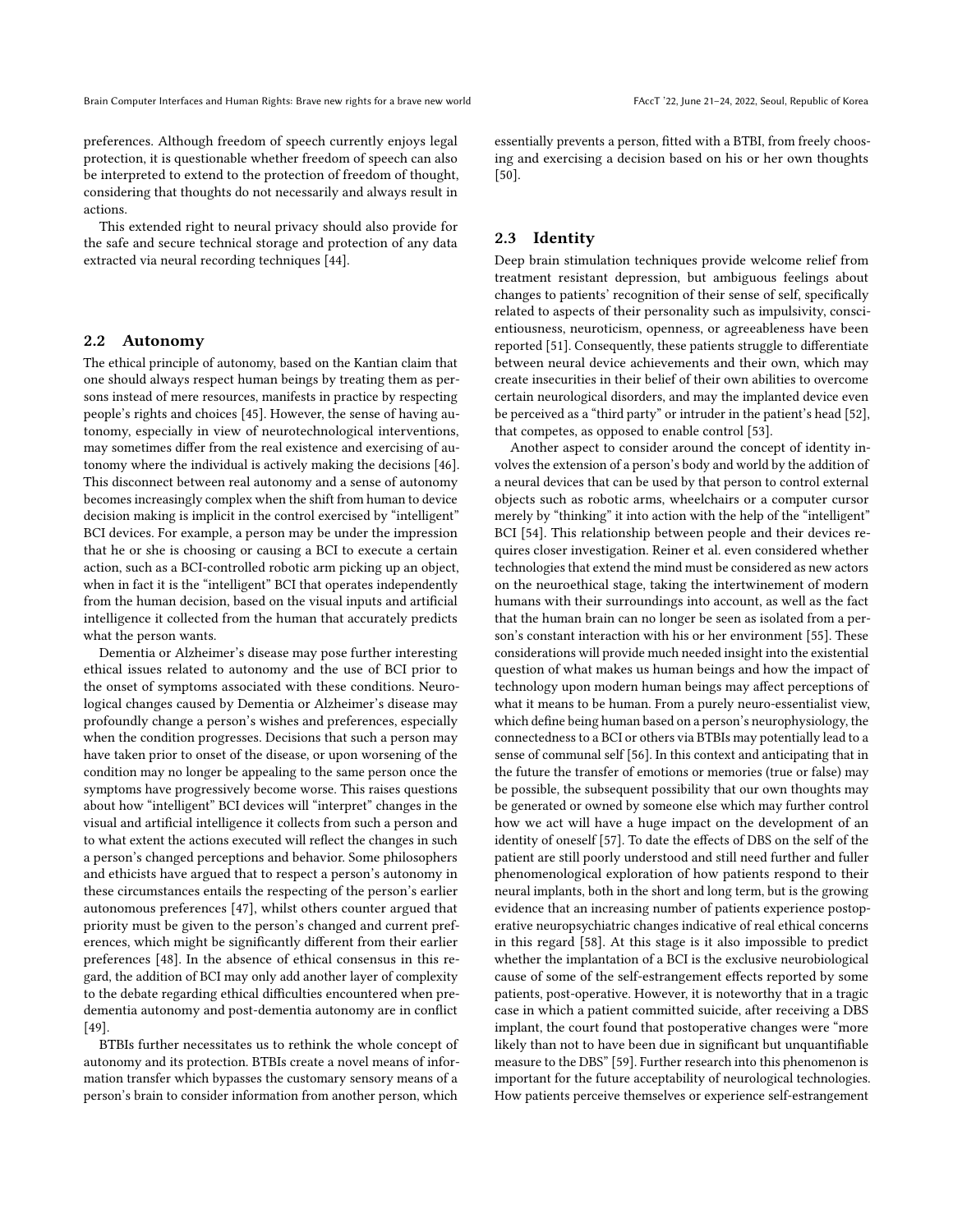after being implanted with DBS devices will largely dictate the acceptance rate of treatments using these devices.

#### 2.4 Social equality

Cognitive enhancement can be achieved through a variety of methods ranging from nutritional supplements to brain stimulation [\[60\]](#page-7-28). The essence of enhancement or augmentation interventions is to "improve human form or functioning beyond what is necessary to sustain or restore good health", as opposed to treatment interventions which purpose is to restore a person to a "healthy" state [\[61\]](#page-7-29). But often the line between enhancement and treatment is blurred, because of cultural and social difference between what is considered to be "healthy" or "enhanced" [\[62\]](#page-7-30). For example, external or non-invasive techniques such as transcranial direct current stimulation (tDCS) showed both therapeutic as well as cognitive enhancing effects [\[63\]](#page-7-31). It can thus be anticipated that neurological technologies, that were initially designed for clinical treatment purposes, may later on be applied for its enhancing properties, as was the case with pharmaceutical cognitive enhancement products like treatments used for attention deficit hyperactivity disorder [\[64\]](#page-7-32). Daniels have argued that the distinction between the therapeutic or enhancing application of the same treatment matters ethically based on the legal obligation to provide medical care to people who need it, in contrast to merely enhancing perfectly healthy people [\[65\]](#page-7-33).

Regardless of the difference between treatment and enhancement, the freedom to enhance, and if legally and socially acceptable, may create an obligation to provide equitable access to such enhancements and their benefits, which in turn poses various ethical dilemmas [\[66\]](#page-7-34). An analogy in this regard can be draw with the "non-medical" use of Adderall which highlighted demographic disparities, instead of providing equal opportunities to people who needs enhanced concentration [\[67\]](#page-7-35). This trend raises concerns that neurotechnological enhancers, considering the high costs of being implanted with a BCI or DBS, may also just confer or reinforce existing advantage or exacerbate educational, economic or other social inequalities [\[66\]](#page-7-34).

Coupling brains by means of BTBI also harbours enhancement properties, especially when students use these technologies to increase their speed of learning or skill acquisition [\[68\]](#page-7-36). However, such facilitated learning could widen the gap of social inequities in education, and has the quality and long-lasting effects on knowledge retainment using this method of learning not been tested [\[69\]](#page-7-37).

Finally, people's natural tendency to conform and survive will mean that they will be under pressure to adopt enhancing neurotechnologies, which will dramatically change societal norms and generate new forms of discrimination.

#### 2.5 Hacking

Pantanowitz, the creator in the Brainternet, a brain-to-internet interface, has acknowledged that connecting everyone's brains to the internet could pose privacy and security issues like hacking [\[70\]](#page-7-38). The perk of being able to control your IoT with your mind soon fades away when faced with the reality that your mind may be hacked by a stranger with questionable motifs. This scenario many

become even more problematic when researchers will enable the uploading of data to the brain, instead of just transmitting such data to the internet. Brain data that is connected to the internet is just as vulnerable as data contained in ordinary networks and can be stolen or released accidentally, thereby making it accessible to unauthorized and possible malicious parties. Neuro-applications, from Emotiv and NeuroSky, sold via so-called BCI "App Stores" already grant unrestricted access to its users' raw electroencephalogram (EEG) signals [\[71\]](#page-7-39). These applications also make users vulnerable to "brain spyware" that can extract confidential information using a BCI-enabled malicious application [\[72\]](#page-7-40). The prevention of unauthorized access to the information contained in brain data and protection of such data should enjoy the highest form of protection [\[73](#page-7-41)[–75\]](#page-7-42).

## 3 CONCLUSION AND RECOMMENDATIONS

Just as the field of genetics had to deal with its history of eugenics and earlier "brain science" in the form of psychosurgery had to manage its history of lobotomies [\[76\]](#page-7-43), BCI technologies will similarly need to address ethical questions and concerns around the social acceptability, clinical safety and general allowability of emerging technological applications. But like lobotomies, BCI facilitated treatment may also be reached for as a so-called "last-ditch" medical therapy when a desperate patient is faced with few acceptable or effective treatments for mental illness or other disease, in which case BCIs, whilst still in its developmental phase and much like lobotomies, also be characterized by dubious consent, crude technique, lack of scientific evidence, and major side effects [\[77\]](#page-7-44). However, as history in this regard has pointed out, it is of critical importance to proactively address ethical issues as they arise, because so-called "last-ditch" medical interventions will probably always be prevalent. Adding the enhancement properties that BCI technologies can achieve in theory, we must scrutinize ethical concerns as they are conceptualized and not wait for incidents to occur, which may severely harm humans and their societies, and damage the future developments and refinement of BCIs and related technologies [\[77\]](#page-7-44).

Accordingly, as our understanding of the human brain increases, we must continuously identify and address neuroethical implications of the application of any BCI technologies that will inform not only the trajectory of neuroscience research, but also the regulatory frameworks that will eventually govern the implementation of neuro-technologies. Currently no legislation exists that regulates informed consent or the protection of personal data extracted via BCIs, much less BTBIs. The Consensus Statement on European Brain Research only discusses biological techniques under the heading "emerging technologies" and makes no mention of any BCI interfaces or implantation of computerized technology [\[36\]](#page-6-35). There are also no formal protocols that provide guidance for how research must be conducted when using these technologies [\[78\]](#page-7-45). Moreover, there is no single constitution for the digital ecosystem with which BCIs are to be connected, and can the principles of contemporary constitutionalism such as democracy, rule of law, and the separation of powers not simply be transplanted into this digital ecosystem without due consideration of its very unique challenges as described above. Although the very nature of constitutionalism,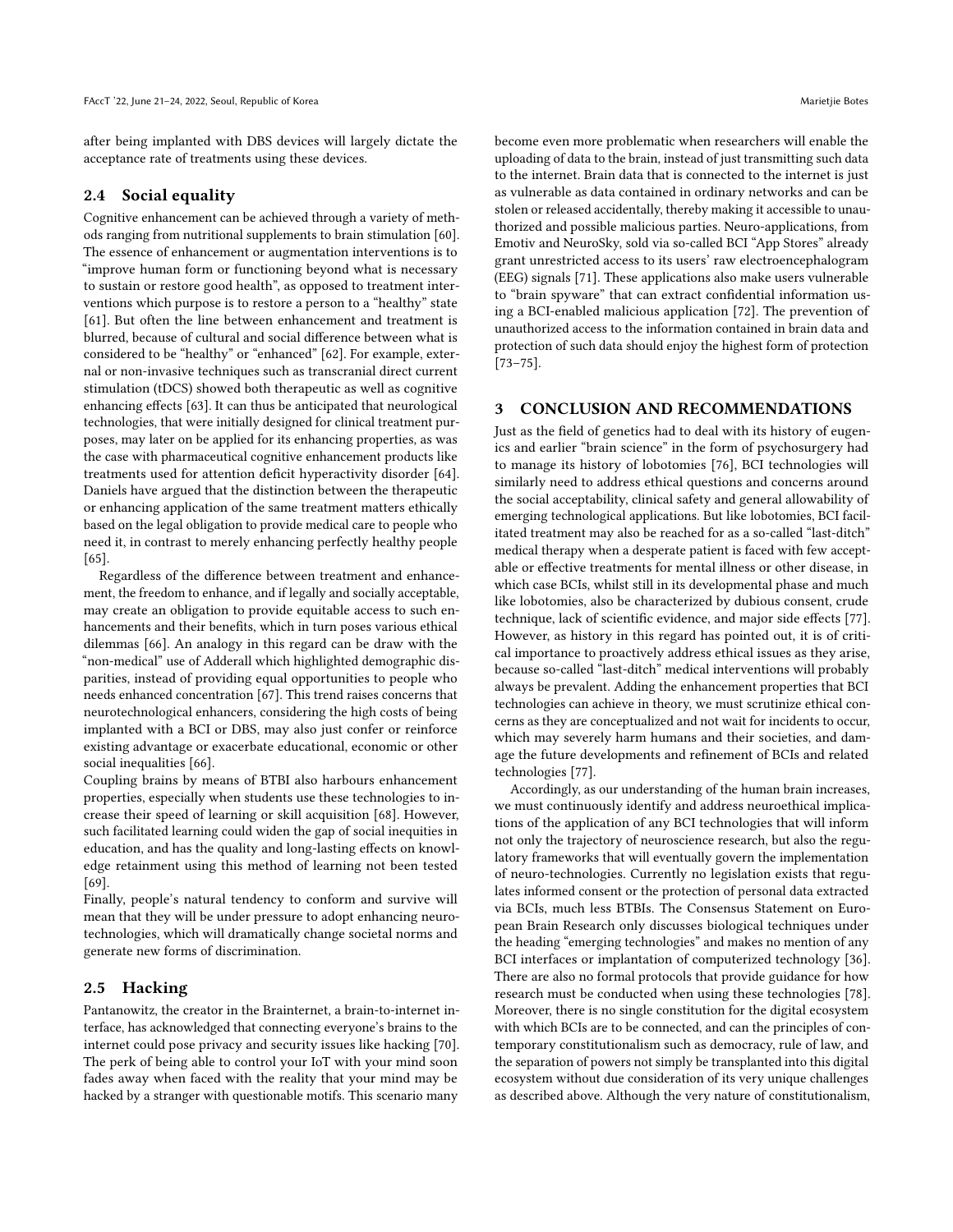Brain Computer Interfaces and Human Rights: Brave new rights for a brave new world FACCT '22, June 21-24, 2022, Seoul, Republic of Korea

being its goal to protect fundamental rights, remains relevant, it is the idea of constitutionalism with a nation state that poses problems for the governance of fundamental digital rights. Subsequently, existing constitutional principles and fundamental rights need to adapt to the changing needs of individuals who find themselves increasingly merged with technology, be it via BCIs or other. This paper does not pretend to pose effective answers to these complex issues, but wishes to highlight some of the aspects of fundamental rights that needs particular consideration when working towards the articulation of fundamental values into a novel constitutional governance to guide the development and implementation of BCIs.

## ACKNOWLEDGMENTS

This work has been funded by the Luxembourg National Research Fund (FNR)—IS/14717072 "Deceptive Patterns Online

(Decepticon)"; and the European Union's Horizon 2020 Innovative Training Networks, Legality Attentive Data Scientists (LEADS) under Grant Agreement ID 956562.

#### REFERENCES

- <span id="page-6-0"></span>[1] Hildt, Elisabeth. 2015. What will this do to me and my brain? Ethical issues in brain-to-brain interfacing. Frontiers in Systems Neuroscience 9, 17 (25 February 2015), 1-4. [https://doi.org/10.3389/fnsys.2015.00017.](https://doi.org/10.3389/fnsys.2015.00017)
- <span id="page-6-1"></span>[2] Loftus, Elizabeth F. 2005. Planting misinformation in the human mind: A 30-year investigation of the malleability of memory. Learning & Memory 12, 4 (18 July 2015), 361–366. doi:10.1101/lm.94705.
- <span id="page-6-2"></span>[3] Presidential Commission for the Study of Bioethical Issues. 2014. Bioethics Commission Plays Early Role in BRAIN Initiative, Releases Gray Matters, Vol. 1. Retrieved 20 January 2022 from [https://bioethicsarchive.georgetown.edu/pcsbi/](https://bioethicsarchive.georgetown.edu/pcsbi/node/3581.html) [node/3581.html.](https://bioethicsarchive.georgetown.edu/pcsbi/node/3581.html)
- <span id="page-6-3"></span>[4] National Institutes of Health. The BRAIN Initiative. 2013. Retrieved 20 January 2022 from [https://braininitiative.nih.gov/.](https://braininitiative.nih.gov/)
- <span id="page-6-4"></span>[5] Bianchi, Diana W; Cooper, Judith A; Gordon, Joshua A; Heemskerk, Jill; Hodes, Richard; Koob, George F; Koroshetz, Walter J; Shurtleff, David; Sieving, Paul A; Volkow, Nora D; Churchill, James D; and Ramos, Khara M. 2018. Neuroethics for the National Institutes of Health BRAIN Initiative. The Journal of Neuroscience 38, 50 (12 December 2018), 10583–10585.
- <span id="page-6-5"></span>[6] Moses, David A; Metzger, Sean L; Jessie MS; Liu R; Gopala BS; Anumanchipalli K; Makin, Joseph D; Sun, Pengfei F; Chartier, Josh; Dougherty, Maximilian E; Patricia BA; Liu, M; Gary MA; Abrams, M; Tu-Chan, MA Adeleyn; Ganguly, DO Karunesh; et al. 2021. Neuroprosthesis for Decoding Speech in a Paralyzed Person with Anarthria. N Engl J Med, 385, 217-227. DOI:10.1056/NEJMoa2027540.
- <span id="page-6-6"></span>[7] Haxby, JV; Gobbini, Ida; Furey, Maura L; Ishai, Alumit; Schouten, Jennifer L; Pietrini, Pietro. 2001. Distributed and Overlapping Representations of Faces and Objects in Ventral Temporal Cortex. Science 293, 2425–2430. [https://doi.org/10.](https://doi.org/10.1126/science.1063736) [1126/science.1063736.](https://doi.org/10.1126/science.1063736)
- <span id="page-6-7"></span>[8] Nishimoto, S ; Vu, An T; Naselaris, Thomas; Benjamini, Yuval; Yu, Bin; Gallantet, Jack L. 2011. Reconstructing visual experiences from brain activity evoked by natural movies. Curr. Biol. 21, 1641–1646. [https://doi.org/10.1016/j.cub.2011.08.](https://doi.org/10.1016/j.cub.2011.08.031) [031.](https://doi.org/10.1016/j.cub.2011.08.031)
- <span id="page-6-8"></span>[9] Tech@Facebook. Imagining a new interface: Hands-free communication without saying a word. 2020. Retrieved 20 January 2022 from [https://tech.fb.com/imagining-a-new-interface-hands-free-communication](https://tech.fb.com/imagining-a-new-interface-hands-free-communication-without-saying-a-word/)[without-saying-a-word/.](https://tech.fb.com/imagining-a-new-interface-hands-free-communication-without-saying-a-word/)
- <span id="page-6-9"></span>[10] Neuralink. Breakthrough Technology for the Brain. 2021. Retrieved 20 January 2022 from [https://neuralink.com/.](https://neuralink.com/)
- <span id="page-6-10"></span>[11] Ban, Han Y; Barrett, Geoffrey M; Borisevich, Alex; Chaturvedi, Ashutosh; Dahle, Jacob L; Dehghani, Hamid; Dubois, Julien; Field, Ruan M; Gopalakrishnan, Viswanath; Gundran, Andrew; Henninger, Michael; Ho, Wilson C; Hughes, Howard D; Jin, Rong; Kates-Harbeck, Julian; Landy, Thanh; Leggiero, Michael; Lerner, Gabriel; Aghajan, Zahra M; Moon, Michael; Olvera, Isai; Park, Sangyong; Patel, Milin J; Perdue, Katherine L; Siepser, Benjamin; Sorgenfrei, Sdebastian; Sun, Nathan; Szczepanski, Victor; Zhang, Mary; Zhu, Zhenve. 2022. Kernel Flow: a high channel count scalable time-domain functional near-infrared spectroscopy system. J. of Biomedical Optics, 27,7,074710. [https://doi.org/10.1117/1.JBO.27.7.](https://doi.org/10.1117/1.JBO.27.7.074710) [074710.](https://doi.org/10.1117/1.JBO.27.7.074710)
- <span id="page-6-11"></span>[12] IEEE Future Directions. Brainternet: A peek into the future? 2018. Retrieved 20 January 2022 from [https://cmte.ieee.org/futuredirections/2018/06/13/brainternet-](https://cmte.ieee.org/futuredirections/2018/06/13/brainternet-a-peek-into-the-future/)
- <span id="page-6-12"></span>[a-peek-into-the-future/.](https://cmte.ieee.org/futuredirections/2018/06/13/brainternet-a-peek-into-the-future/) [13] Choe, Jaehoon; Coffman, Brain A; Bergstedt, Dylan T; Ziegler, Matthias D; Phillips, Matthew E. 2016. Transcranial Direct Current Stimulation Modulates Neuronal

Activity and Learning in Pilot Training. Front. Hum. Neurosci., 10, 34, 1-25. [https://doi.org/10.3389/fnhum.2016.00034.](https://doi.org/10.3389/fnhum.2016.00034)

- <span id="page-6-13"></span>[14] Ramakrishnan, Arjun; Ifft, Peter J; Pais-Vieira, Miguel; Byun, Yoon Woo; Zhuang, Katie Z; Lebedev, Mikhail A; Nicolelis, Miguel AL. 2015. Computing Arm Movements with a Monkey Brainet. Sci Rep 5, 10767. [https://doi.org/10.1038/srep10767.](https://doi.org/10.1038/srep10767)
- <span id="page-6-14"></span>[15] Trimper, John B; Wolpe, Paul Root; Rommelfanger, Karen S. 2014. When "I" becomes "We": ethical implications of emerging brain-to-brain interfacing technologies. Front. Neuroeng. [https://doi.org/10.3389/fneng.2014.00004.](https://doi.org/10.3389/fneng.2014.00004)
- <span id="page-6-15"></span>[16] Yoo, SS; Kim, H; Filandrianos, E; Taghados, SJ; Park, S. 2013. Non-invasive brainto-brain interface (BBI): establishing functional links between two brains. PLoS ONE 8:e60410. doi:10.1371/journal.pone.0060410.
- <span id="page-6-16"></span>[17] Kerous, B; Skola, F; Liarokapis, F. 2018. EEG-based BCI and video games: a progress report. Virtual Reality 22, 119–135. [https://doi.org/10.1007/s10055-017-](https://doi.org/10.1007/s10055-017-0328-x) [0328-x.](https://doi.org/10.1007/s10055-017-0328-x)
- <span id="page-6-17"></span>[18] Beitz CR. 2011. The idea of human rights, p.109. New York: Oxford University Press.
- <span id="page-6-18"></span>[19] Fagan A. 2015. Human Rights: Between Idealism and Realism. Nordic J Hum Rights, 33(3):274–5.
- <span id="page-6-19"></span>[20] United Nations. 1925 Geneva Protocol. Protocol for the Prohibition of the Use in War of Asphyxiating, Poisonous or Other Gases, and of Bacteriological Methods of Warfare. Retrieved 20 January 2022 from [https://www.un.org/disarmament/wmd/bio/1925-geneva-protocol#:~:](https://www.un.org/disarmament/wmd/bio/1925-geneva-protocol#:~:text=The%201925%20Geneva%20Protocol%20prohibits%20the%20use%20of,it%20entered%20into%20force%20on%208%20February%201928) [text=The%201925%20Geneva%20Protocol%20prohibits%20the%20use%20of,it%](https://www.un.org/disarmament/wmd/bio/1925-geneva-protocol#:~:text=The%201925%20Geneva%20Protocol%20prohibits%20the%20use%20of,it%20entered%20into%20force%20on%208%20February%201928) [20entered%20into%20force%20on%208%20February%201928.](https://www.un.org/disarmament/wmd/bio/1925-geneva-protocol#:~:text=The%201925%20Geneva%20Protocol%20prohibits%20the%20use%20of,it%20entered%20into%20force%20on%208%20February%201928)
- <span id="page-6-20"></span>[21] United Nations. International Atomic Energy Agency. Retrieved 20 January 2022 from [https://www.un.org/en/global-issues/atomic-energy.](https://www.un.org/en/global-issues/atomic-energy)
- <span id="page-6-21"></span>[22] Universal Declaration of Human Rights. 1948. Retrieved 20 January 2022 from [https://www.un.org/sites/un2.un.org/files/udhr.pdf.](https://www.un.org/sites/un2.un.org/files/udhr.pdf)
- <span id="page-6-22"></span>[23] Office for Human Research Protections. The Belmont Report: Ethical Principles and Guidelines for the Protection of Human Subjects of Research. 1979. Retrieved 20 January 2022 from [https://www.hhs.gov/ohrp/regulations-and](https://www.hhs.gov/ohrp/regulations-and-policy/belmont-report/index.html)[policy/belmont-report/index.html.](https://www.hhs.gov/ohrp/regulations-and-policy/belmont-report/index.html)
- <span id="page-6-23"></span>[24] Future of Life. Asilomar AI Principles. 2017. Retrieved 20 January 2022 from [https://futureoflife.org/2017/08/11/ai-principles/.](https://futureoflife.org/2017/08/11/ai-principles/)
- <span id="page-6-24"></span>[25] Yuste, R., Goering, S., Arcas, B. et al. 2017. Four ethical priorities for neurotechnologies and AI. Nature 551, 159–163. [https://doi.org/10.1038/551159a.](https://doi.org/10.1038/551159a)
- <span id="page-6-25"></span>[26] Capron, A.M., Board Chair, Public Responsibility in Medicine and Research (PRIM&R). 2014. Comments submitted to PCSBI titled "The ethics of neuroscience research is not distinct from the ethics of research in other areas of biology and medicine."
- <span id="page-6-26"></span>[27] Hansson, Sven Ove. 2009. Philosophy of Technology and Engineering Sciences. 1st Edition. Gabbay, Dov M; Thagard, Paul; Woods, John (eds). eBook ISBN: 9780080930749.
- <span id="page-6-27"></span>[28] Convention on Biological Diversity. Rio Declaration on Environment and Development. Principle 15. Retrieved 20 January 2022 from [https://www.cbd.int/doc/](https://www.cbd.int/doc/ref/rio-declaration.shtml) [ref/rio-declaration.shtml.](https://www.cbd.int/doc/ref/rio-declaration.shtml)
- <span id="page-6-28"></span>[29] Raffensperger C, and J Tickner. (eds). 1999. Protecting Public Health and the Environment: Implementing the Precautionary Principle, p.354-355. Island Press, Washington DC.
- <span id="page-6-29"></span>[30] Ahteensuu M. 2008. The Precautionary Principle and the Risks of Modern Agri-Biotechnology. In: Launis V., Räikkä J. (eds) Genetic Democracy. International Library of Ethics, Law, And The New Medicine, vol 37. Springer, Dordrecht. [https://doi-org.proxy.bnl.lu/10.1007/978-1-4020-6212-4\\_7.](https://doi-org.proxy.bnl.lu/10.1007/978-1-4020-6212-4_7)
- <span id="page-6-30"></span>[31] Greely, Henry T; Grady, Christine; Ramos, Khara M; Chiong, Winston; Eberwine, James; Farahany, Nita A; Johnson, Syd M; Hyman, Bradley T; Hyman, Steven E; Rommelfanger, Karen S; Serrano, Elba E. 2018. Neuroethics Guiding Principles for the NIH BRAIN Initiative. The Journal of Neuroscience, 38(50):10586 –10588.
- <span id="page-6-31"></span>[32] Neuro Technology Center. Columbia University. Neurorights Initiative. Retrieve 20 January 2022 from [https://ntc.columbia.edu/?slides=neurorights-initiative.](https://ntc.columbia.edu/?slides=neurorights-initiative)
- <span id="page-6-32"></span>[33] The Neuro Rights Foundation. New Human Rights for the Age of Neurotechnology. Retrieved 20 January 2022 from [https://neurorightsfoundation.org/.](https://neurorightsfoundation.org/)
- <span id="page-6-33"></span>[34] National Institutes of Health. BRAIN 2025 A Scientific Vision. Brain Research through Advancing Innovative Neurotechnologies (BRAIN) Working Group Report to the Advisory Committee to the Director, NIH. 2014. Retrieved 20 January 2022 from [https://braininitiative.nih.gov/sites/default/files/pdfs/brain2025\\_508c.](https://braininitiative.nih.gov/sites/default/files/pdfs/brain2025_508c.pdf) [pdf.](https://braininitiative.nih.gov/sites/default/files/pdfs/brain2025_508c.pdf)
- <span id="page-6-34"></span>[35] Presidential Commission for the Study of Bioethical Issues. 2014. Gray Matters: Integrative Approaches for Neuroscience, Ethics, and Society. Volume 1. Washington, D.C. Retrieved 20 January 2022 from [https://repository.library.georgetown.edu/bitstream/handle/10822/709231/](https://repository.library.georgetown.edu/bitstream/handle/10822/709231/Gray%20Matters%20Vol%201.pdf?sequence=1&isAllowed=y) [Gray%20Matters%20Vol%201.pdf?sequence=1&isAllowed=y.](https://repository.library.georgetown.edu/bitstream/handle/10822/709231/Gray%20Matters%20Vol%201.pdf?sequence=1&isAllowed=y)
- <span id="page-6-35"></span>[36] Morris, RGM; Oertel, W; Gaebel, W; Goodwin, GM; Little, A; Montellano, P; Westphal, M; Nutt DJ; Di Luca, M. 2016. Consensus Statement on European Brain Research: The need to expand brain research in Europe. European Journal of Neuroscience, 44(3),1919–1926. DOI:10.1111/ejn.13236.
- <span id="page-6-36"></span>[37] OECD. Legal Instruments. Recommendation of the Council on Responsible Innovation in Neurotechnology. 2022. OECD/LEGAL/0457. Retrieved 20 January 2022